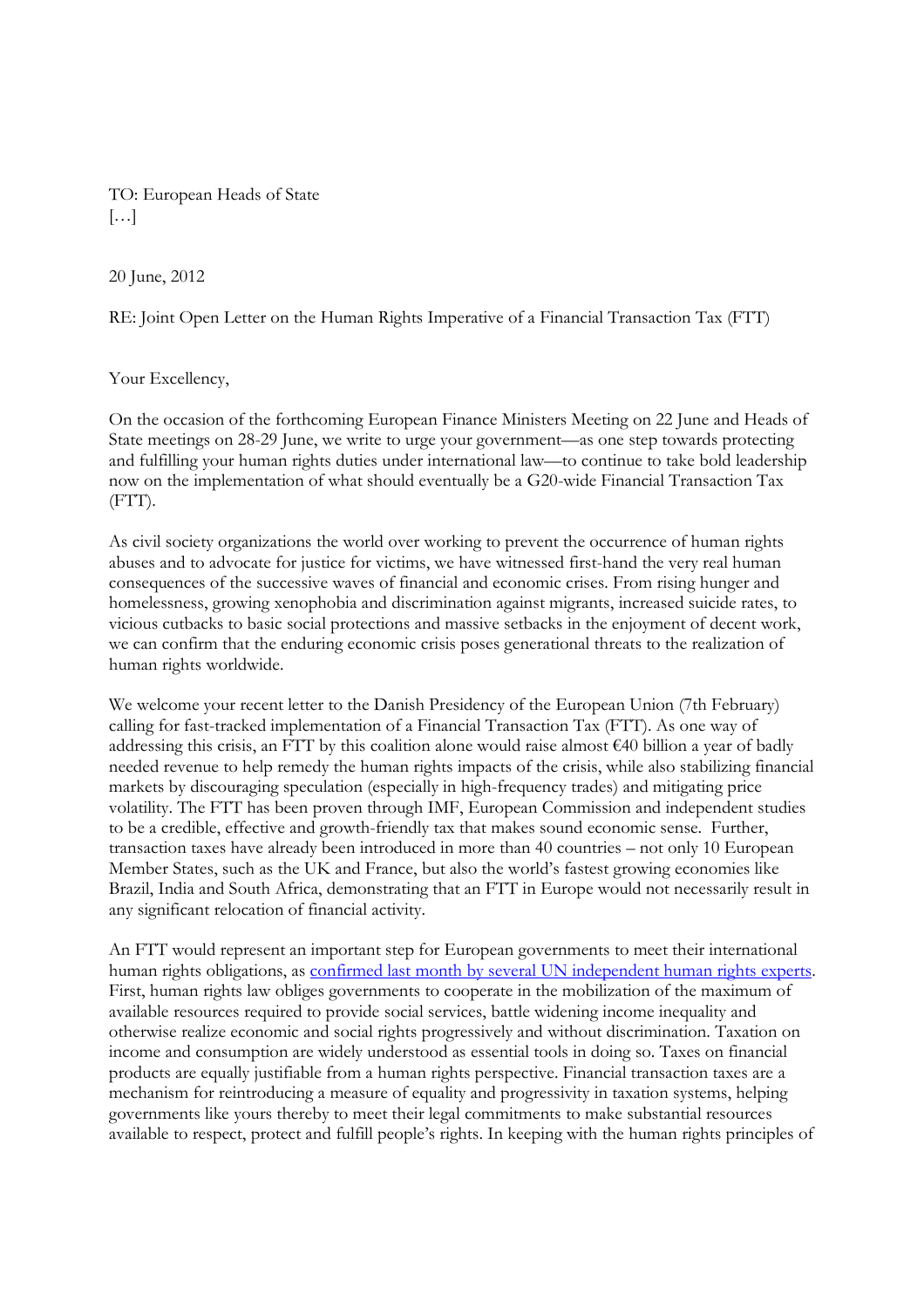accountability, non-discrimination and equality, a human rights-centered FTT would place those most affected by the crisis (in the North and South) at the center of decisions about who would benefit from the proceeds of the tax, through a transparent and participatory mechanism to distribute funds.

Second, governments are required to protect against, and prevent, human rights abuses by thirdparties, including the very private financial actors whose conduct spawned the global economic crisis. A financial transaction tax is a tool to discourage excessive risk-taking or speculation, reduce the financial incentive for fast, high risk-taking transactions. FTTs can aid governments to better manage risks in the financial sector to mitigate the effects of financial sector collapse, or reduce their likelihood of happening all together. As attested to by Ms. Margaret Jungk, head of the UN Working Group on Business and Human Rights, "Governments must act to prevent rights infringements by private financial institutions and build in systems of accountability. At a global level, the FTT can discourage excessive risk-taking and speculation, a significant factor in the financial crisis which itself created vast harm to the enjoyment of human rights worldwide."

Finally, human rights entail remedies. People whose economic and social rights are infringed by crisis-related economic policies have the right to obtain appropriate, effective and proportional remedy. To be effective, remedies must lead to an end to any ongoing violations, and ensure adequate reparation, including, as necessary, restitution, compensation, satisfaction, rehabilitation and guarantees of non-repetition. Meaningful regulation of the financial sector in systemically important countries would be one structural step towards guaranteeing non-repetition. Redressing the costs of the crisis by making fiscal policy more progressive and redistributive nationally and globally would also reflect governments' legal commitment to fulfill economic and social rights in non-discriminatory ways. The FTT is one such way of exacting accountability from those responsible for the 2008 financial crisis, raising revenue to contribute to effective remedies for the consequent human rights impacts, and establishing transparent mechanisms to mitigate the type of financial vulnerability which led to the crisis to begin with. "When the financial sector fails to pay its share, the rest of society must pick up the bill," the UN Special Rapporteur on extreme poverty and human rights, Ms. Magdalena Sepúlveda stated last month. "It is high-time that governments reexamine the basic redistributive role of taxation to ensure that wealthier individuals and the financial sector contribute their fair share of the tax burden."

Where the global financial crisis has brought about the loss of millions of jobs, socialized debt accrued by financial corporations and now risks significant human rights harm through wide-ranging austerity packages, financial transaction taxes are essential tools to providing the means for governments to protect and fulfill the human rights of their people. In so doing, the FTT is one step toward addressing the structural causes of this Great Recession and preventing a sequel to the 2008 global financial calamity. In living up to your human rights obligations, we urge you to continue to move your government's significant economic and political weight behind a Financial Transaction Tax.

## **Signatory organizations and networks:**

Association for Women's Rights in Development (AWID) ATTAC Spain ATTAC Switzerland Center for Economic and Social Rights (CESR)